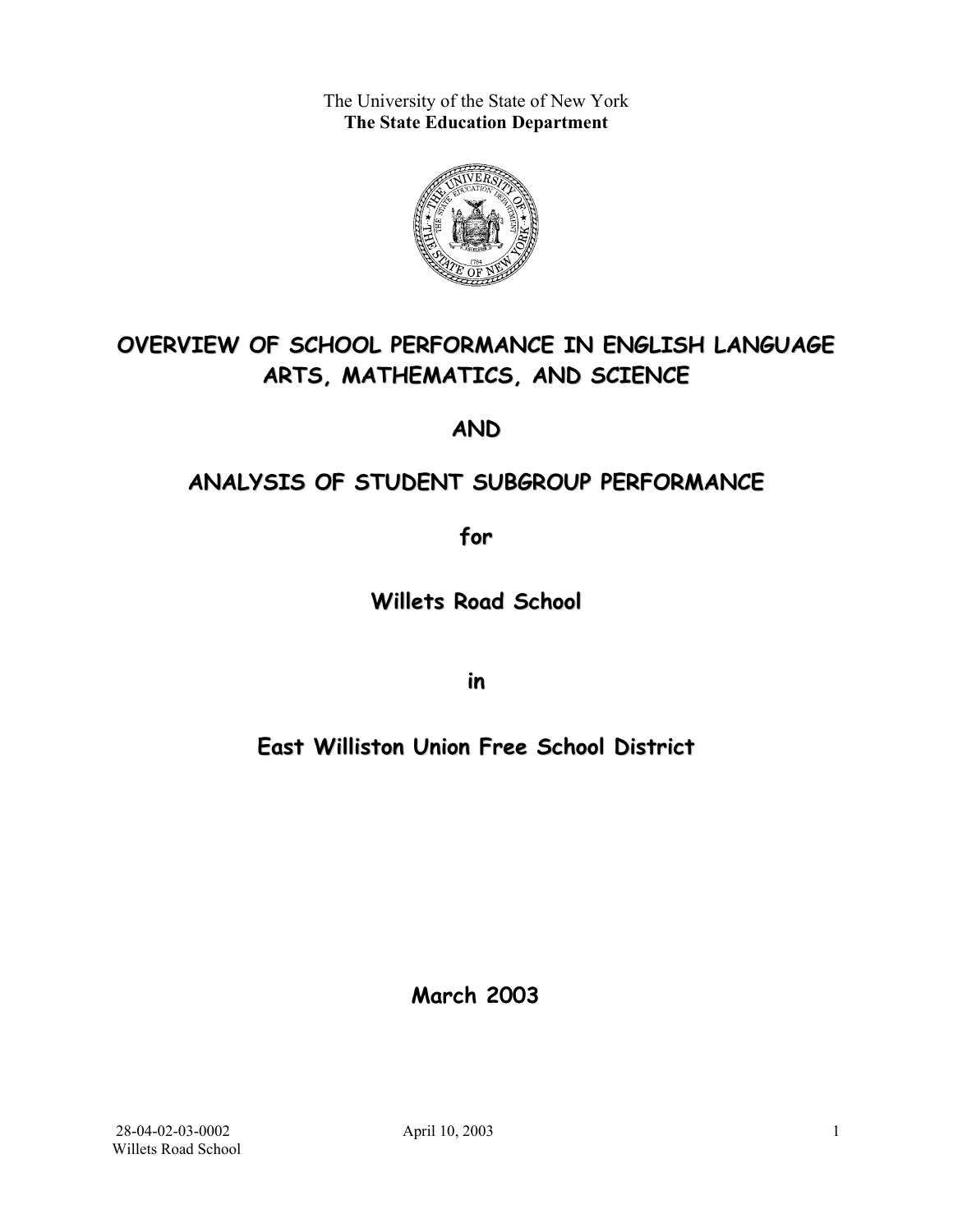#### **THE UNIVERSITY OF THE STATE OF NEW YORK**

#### **Regents of The University**

| Tonawanda      |
|----------------|
| Hollis         |
| Staten Island  |
| New Rochelle   |
| Peru           |
| Huntington     |
| North Syracuse |
| New York       |
| Belle Harbor   |
| Buffalo        |
| Hartsdale      |
| Albany         |
| <b>Bronx</b>   |
| New York       |
|                |
| Rochester      |

#### **President of The University and Commissioner of Education**

RICHARD P. MILLS

#### **Chief Operating Officer**

RICHARD H. CATE

**Deputy Commissioner for Elementary, Middle, Secondary and Continuing Education**  JAMES A. KADAMUS

#### **Coordinator, School Operations and Management Services**  CHARLES SZUBERLA

#### **Coordinator, Information and Reporting Services**

MARTHA P. MUSSER

The State Education Department does not discriminate on the basis of age, color, religion, creed, disability, marital status, veteran status, national origin, race, gender, genetic predisposition or carrier status, or sexual orientation in its educational programs, services and activities. Portions of this publication can be made available in a variety of formats, including braille, large print or audio tape, upon request. Inquiries concerning this policy of nondiscrimination should be directed to the Department's Office for Diversity, Ethics, and Access, Room 530, Education Building, Albany, NY 12234. **Requests for additional copies of this publication may be made by contacting the Publications Sales Desk, Room 309, Education Building, Albany, NY 12234.** 

Please address all correspondence about this report that is not related to data corrections to:

*School Report Card Coordinator Information and Reporting Services Team New York State Education Department Room 863 EBA 89 Washington Avenue Albany, NY 12234*  E-mail: *RPTCARD@mail.nysed.gov*

 28-04-02-03-0002 April 10, 2003 Willets Road School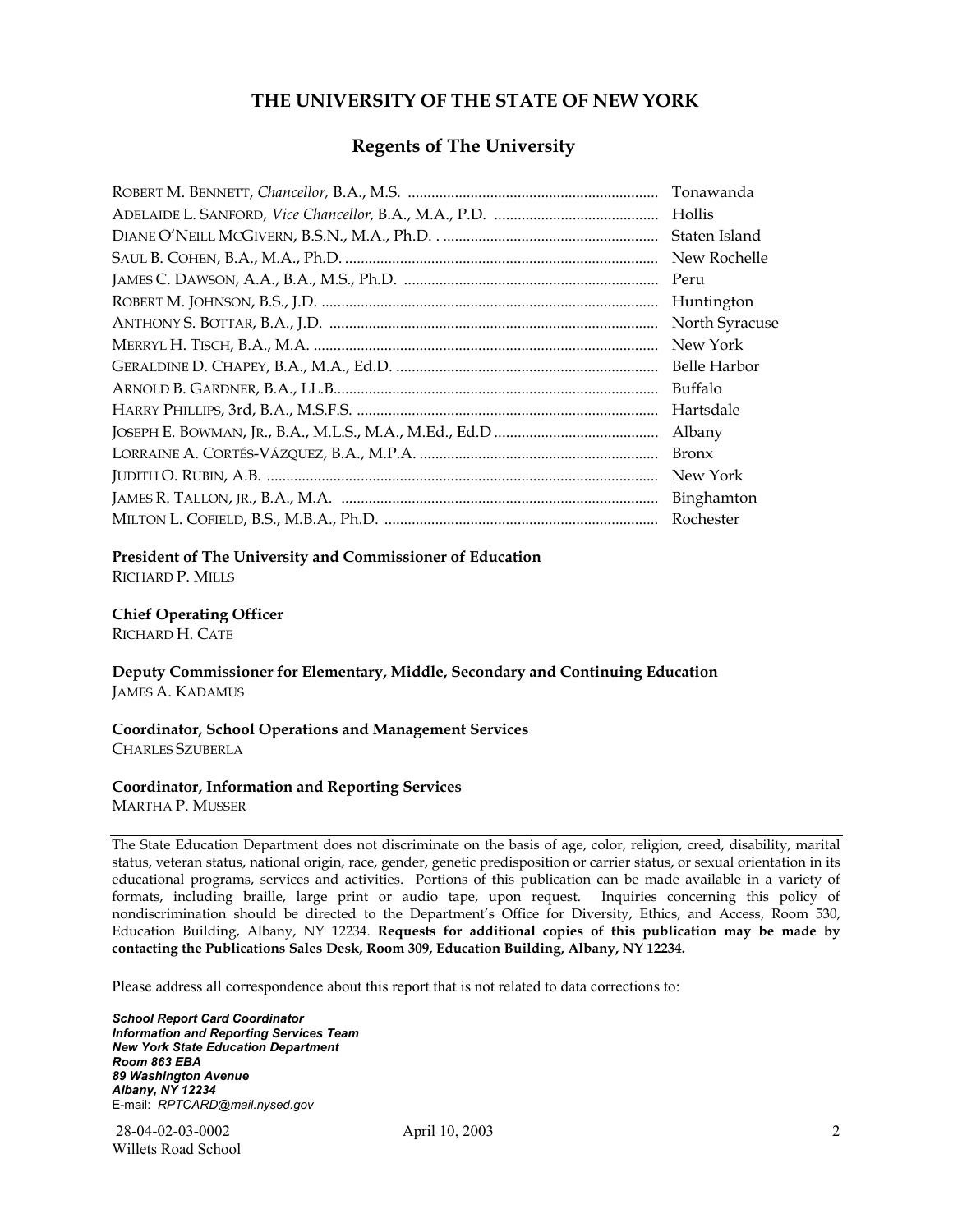The *New York State School Report Card* is an important part of the Board of Regents effort to raise learning standards for all students. It provides information to the public on student performance and other measures of school and district performance. Knowledge gained from the school report card on a school's strengths and weaknesses can be used to improve instruction and services to students.

The *New York State School Report Card* consists of three parts: the *Overview of School Performance in English Language Arts, Mathematics, and Science and Analysis of Student Subgroup Performance,* the *Comprehensive Information Report,* and the *School Accountability Report*. The *Overview and Analysis* presents performance data on measures required by the federal No Child Left Behind Act: English, mathematics, science, and graduation rate. Performance data on other State assessments can be found in the *Comprehensive Information Report*. The *School Accountability Report* provides information as to whether a school is making adequate progress toward enabling all students to achieve proficiency in English and mathematics.

State assessments are designed to help ensure that all students reach high learning standards. They show whether students are getting the foundation knowledge they need to succeed at the elementary, middle, and commencement levels and beyond. The State requires that students who are not making appropriate progress toward the standards receive academic intervention services.

In the *Overview*, performance on the elementary- and middle-level assessments in English language arts and mathematics and on the middle-level science test is reported in terms of mean scores and the percentage of students scoring at each of the four levels. These levels indicate performance on the standards from seriously deficient to advanced proficiency. Performance on the elementary-level science test is reported in terms of mean scores and the percentage of students making appropriate progress. Regents examination scores are reported in four score ranges. Scores of 65 to 100 are passing; scores of 55 to 64 earn credit toward a local diploma (with the approval of the local board of education). Though each elementary- and middle-level assessment is administered to students in a specific grade, secondary-level assessments are taken by students when they complete the coursework for the core curriculum. Therefore, the performance of students at the secondary level is measured for a student cohort rather than a group of students at a particular grade level. Students are grouped in cohorts according to the year in which they first entered grade 9.

The assessment data in the *Overview and Analysis* are for all tested students in the school, including general-education students and students with disabilities. In the *Overview*, each school's performance is compared with that of schools similar in grade level, district resources, and student needs as indicated by income and limited English proficiency (LEP) status. Each district's performance is compared with that of all public schools statewide. In the *Analysis*, performance is disaggregated by race/ethnicity, disability status, gender, LEP status, income level, and migrant status.

Explanations of terms referred to or symbols used in this part of the school report card may be found in the glossary on the last page. Further information on the school report card may be found in the guide, *Understanding Your School Report Card 2003*, available at your school or on the Information and Reporting Services Web site at www.emsc.nysed.gov/irts.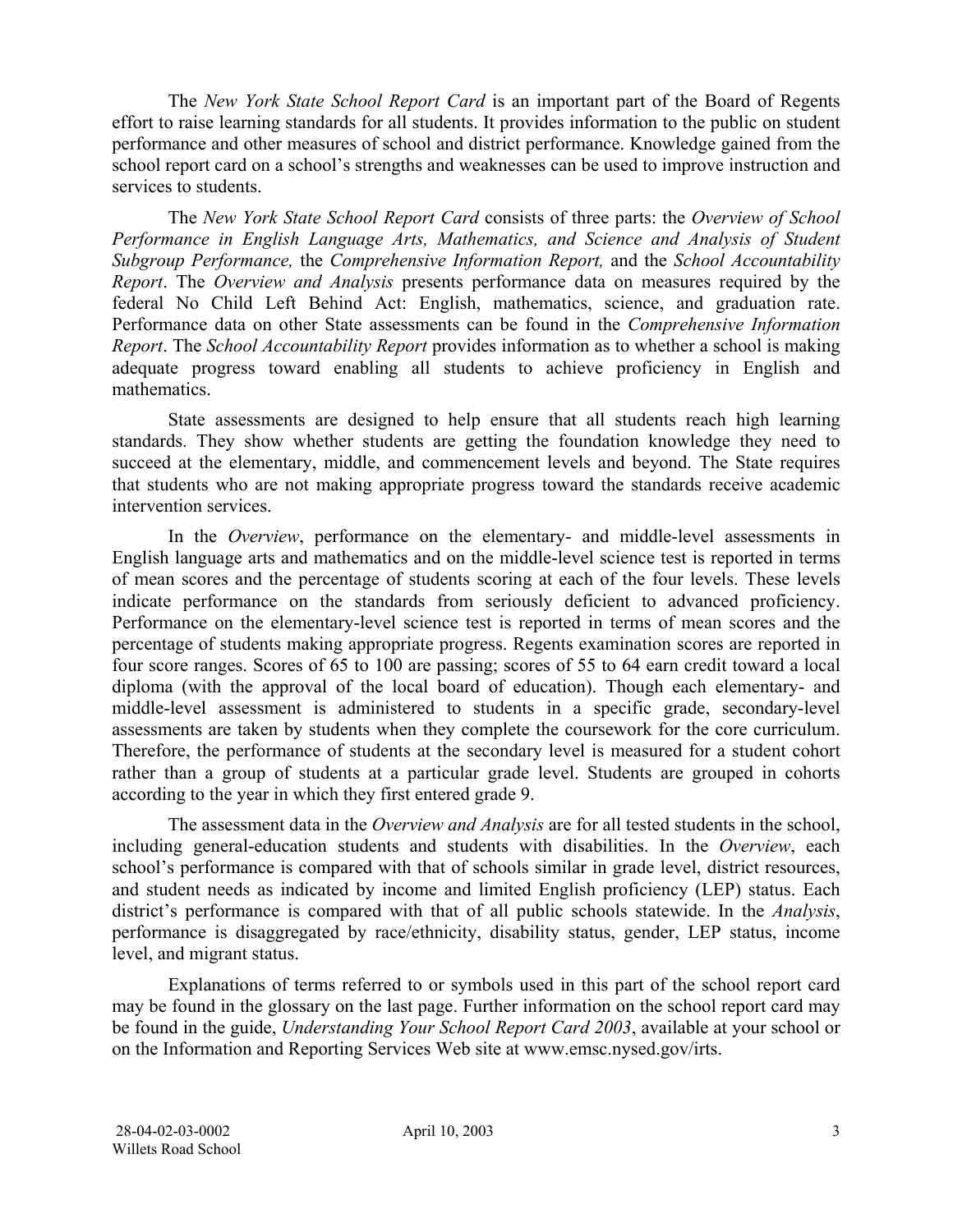# **Overview of School Performance in English Language Arts, Mathematics, and Science**

## **School Profile**

| Principal:                  | Mr. Michael G. Gordon     |                                                      | (516)484-3570<br>Phone:      |
|-----------------------------|---------------------------|------------------------------------------------------|------------------------------|
| Organization<br>$2001 - 02$ |                           | School Staff <sup>1</sup> (both full- and part-time) |                              |
| Grade Range                 | <b>Student Enrollment</b> | Count of Teachers                                    | Count of Other Professionals |
| $5 - 7$                     | 396                       | 36                                                   | 18                           |

### **2000–01 School District-wide Total Expenditure per Pupil | \$18,510**

| <b>Student Demographics</b>                              | 1999-2000 |         | 2000-2001 |         | 2001-2002 |         |
|----------------------------------------------------------|-----------|---------|-----------|---------|-----------|---------|
| <b>Used To Determine Similar</b><br><b>Schools Group</b> | Count     | Percent | Count     | Percent | Count     | Percent |
| <b>Limited English Proficient</b>                        |           | $0.0\%$ | 10        | 2.6%    | 11        | 2.8%    |
| Eligible for Free Lunch                                  |           | $0.0\%$ | າ         | 0.5%    |           | 1.5%    |
|                                                          |           |         |           |         |           |         |

**Similar Schools Group**  This school is in Similar Schools Group 35. All schools in this group are middle level schools in school districts with low student needs in relation to district resource capacity. The schools in this group are in the middle range of student needs for middle level schools in these districts.

## **2001–02 Percentage of Core Classes Taught by Highly Qualified Teachers\***

| <b>Number of Core</b><br><b>Classes</b> | <b>Percent Taught</b><br>by Highly<br>Qualified<br><b>Teachers</b> |
|-----------------------------------------|--------------------------------------------------------------------|
| 145                                     | 88%                                                                |

\*For the 2001–02 school year only, teachers of core classes are considered to be highly qualified if they are certified to teach that subject.

## **2001–02 Percentage of Teachers with No Valid Teaching Certificate\***

| Number of<br><b>Teachers</b> | <b>Percent No</b><br><b>Valid Teaching</b><br><b>Certificate</b> |
|------------------------------|------------------------------------------------------------------|
| 39                           | 5%                                                               |

\*This count includes teachers with temporary licenses who do not have a valid permanent or provisional teaching certificate.

 $\overline{a}$ 

 $1$  District-employed staff who serve in more than one school are not included in these counts.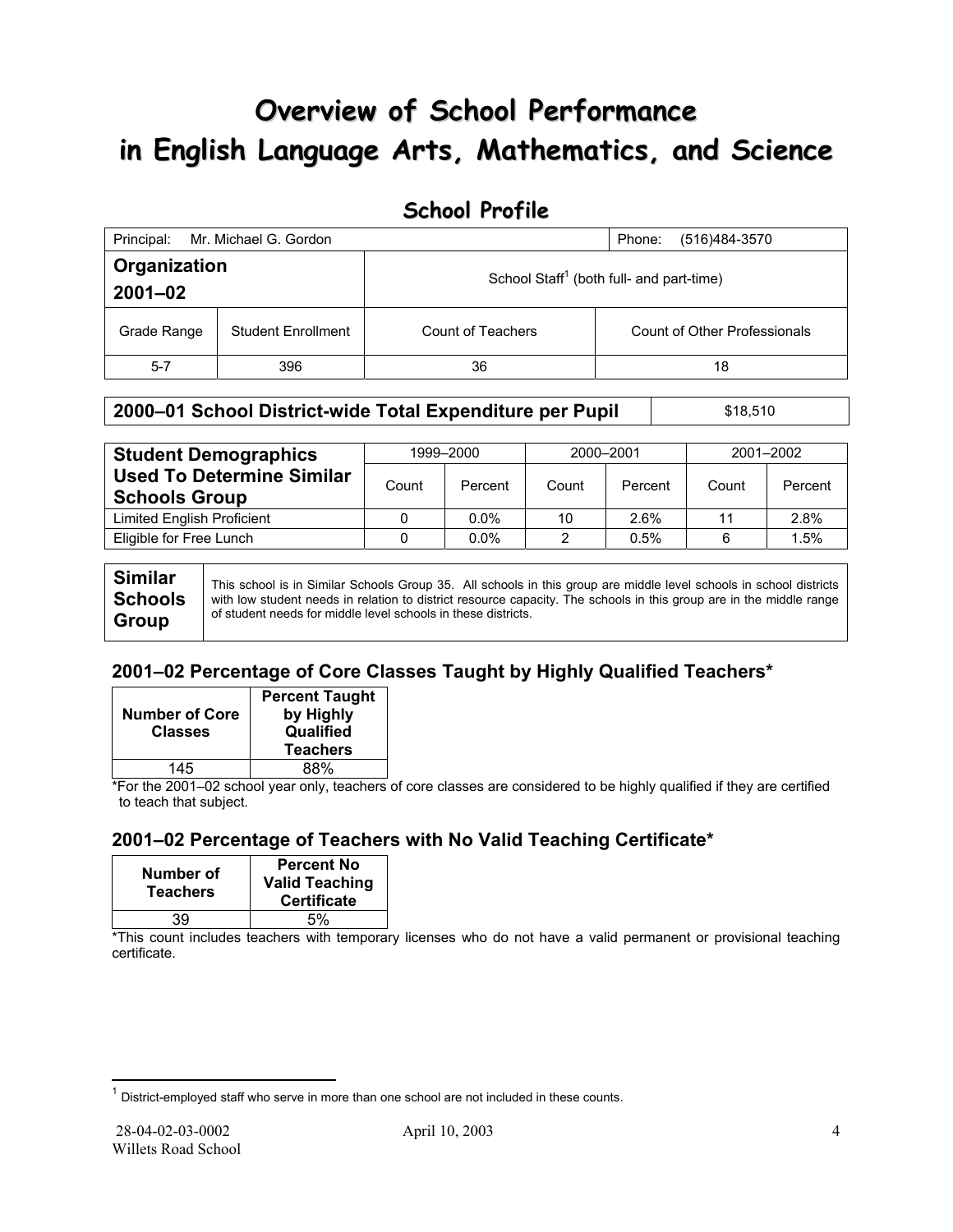# **Analysis of Student Subgroup Performance**

Historically, on State assessments the average performance of Black, Hispanic, and Native American students has been lower than that of White and Asian students. Similarly, students from lowincome families have not performed as well as those from higher income families. A high priority of the Board of Regents is to eliminate these gaps in student performance. In addition, Title I of the federal Elementary and Secondary Education Act includes explicit requirements "to ensure that students served by Title I are given the same opportunity to achieve to high standards and are held to the same high expectations as all students in each State."

This section of the school report card provides performance data by racial/ethnic group, disability status, gender, English proficiency status, income level, and migrant status. The purpose of the student subgroup analyses is to determine if students who perform below the standards in any school tend to fall into particular groups, such as minority students, limited English proficient students, or economically disadvantaged students. If these analyses provide evidence that students in one of the groups achieve at a lower level than other students, the school and community should examine the reasons for this lower performance and make necessary changes in curriculum, instruction, and student support services to remedy these performance gaps.